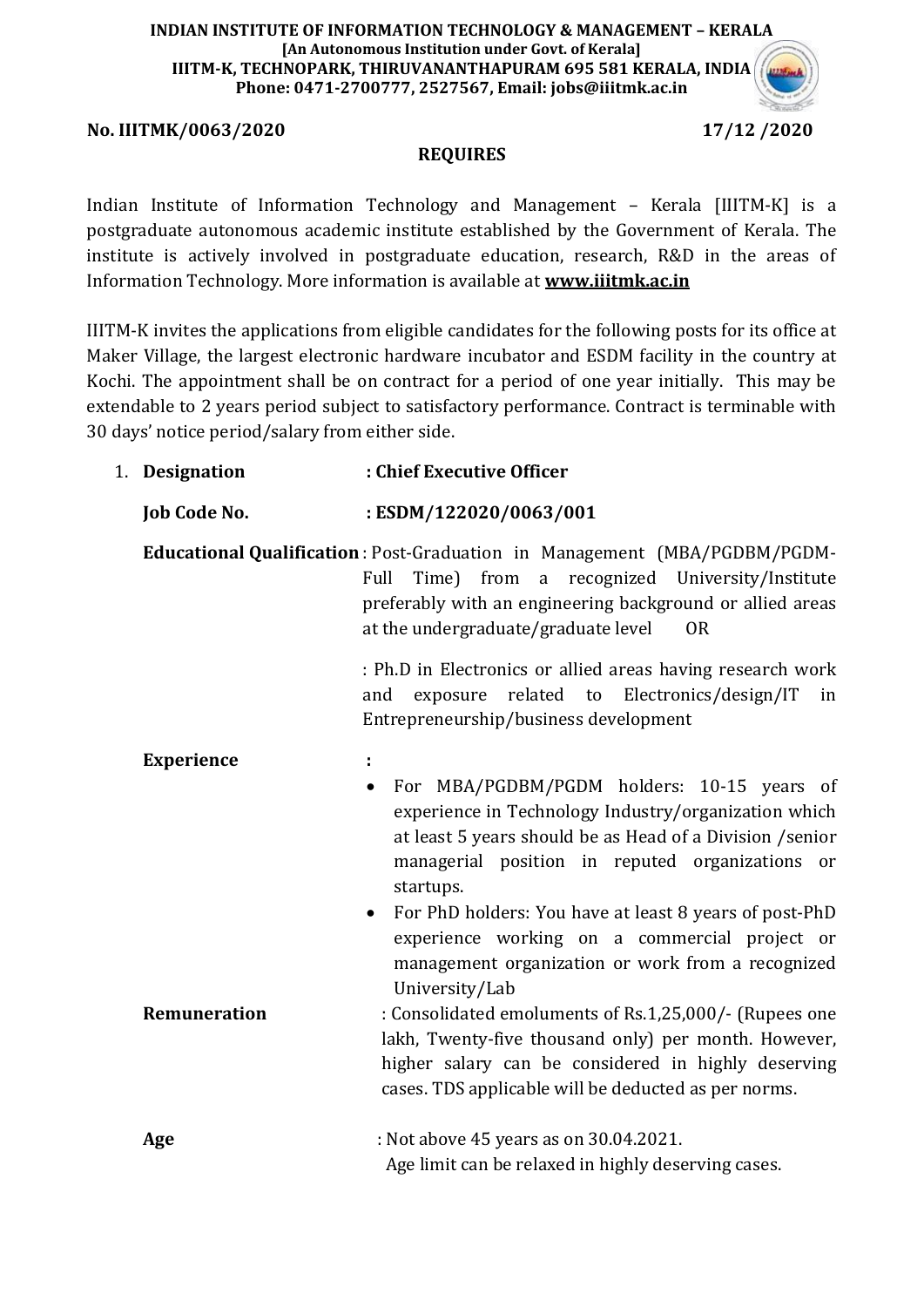#### **INDIAN INSTITUTE OF INFORMATION TECHNOLOGY & MANAGEMENT – KERALA [An Autonomous Institution under Govt. of Kerala] IIITM-K, TECHNOPARK, THIRUVANANTHAPURAM 695 581 KERALA, INDIA Phone: 0471-2700777, 2527567, Email: jobs@iiitmk.ac.in**



| <b>Work Location</b> | : The candidate selected shall be posted at Technology |
|----------------------|--------------------------------------------------------|
|                      | Innovation Zone at Kinfra HiTech Park, Kalamassery,    |
|                      | Cochin, the maker village unit of IIITM-K.             |

## **Skill Requirements**

- Should have excellent managerial, communication and interpersonal skills.
- Should be a visionary and result oriented leader having initiatives & leadership qualities
- Should have handled business development responsibility independently
- Establish policies that promote company culture and vision.
- Should have proven ability to work with government, Entrepreneurs, media and gadgets
- Connections with industry bodies such as IESA & NASSCOM
- Track record in growing companies, preferably startups
- Track record in developing partnerships with large companies; working with global partners eg. crowdsourcing firms; running nationwide customer campaigns; creating and sustaining branding; running outreach campaigns to students and youth etc.
- Desirable to have a mix of national and international work experience
- Desirable that the candidate has experience as a founder of a startup
- Desirable that the candidate has an educational qualification in electronics or allied areas from a reputed university.

# **Responsibilities**

- 1. Accountability
	- a. CEO will be reporting to Professor in Charge on routine matters. In all other cases, CEO will be reporting to the Director through the Professor in charge. However, any decisions will be taken by the internal committee consisting of Professor-in-charge, registrar and Director of IIITMK and policies, strategies, directions and plans (business and otherwise) will be set or approved by the Program Management Group;
	- b. Inform the Program Management Group of all events within, or which reasonably should be within, his/her knowledge or awareness, which may or do have a material impact on the organization's activities or well-being;
	- c. Observe limitations of authority as set from time to time by IIITMK; and
	- d. There will be regular meeting in a fortnightly basis and consult with the Professor-in-charge on all such matters. Major decisions will be taken by the Internal Committee.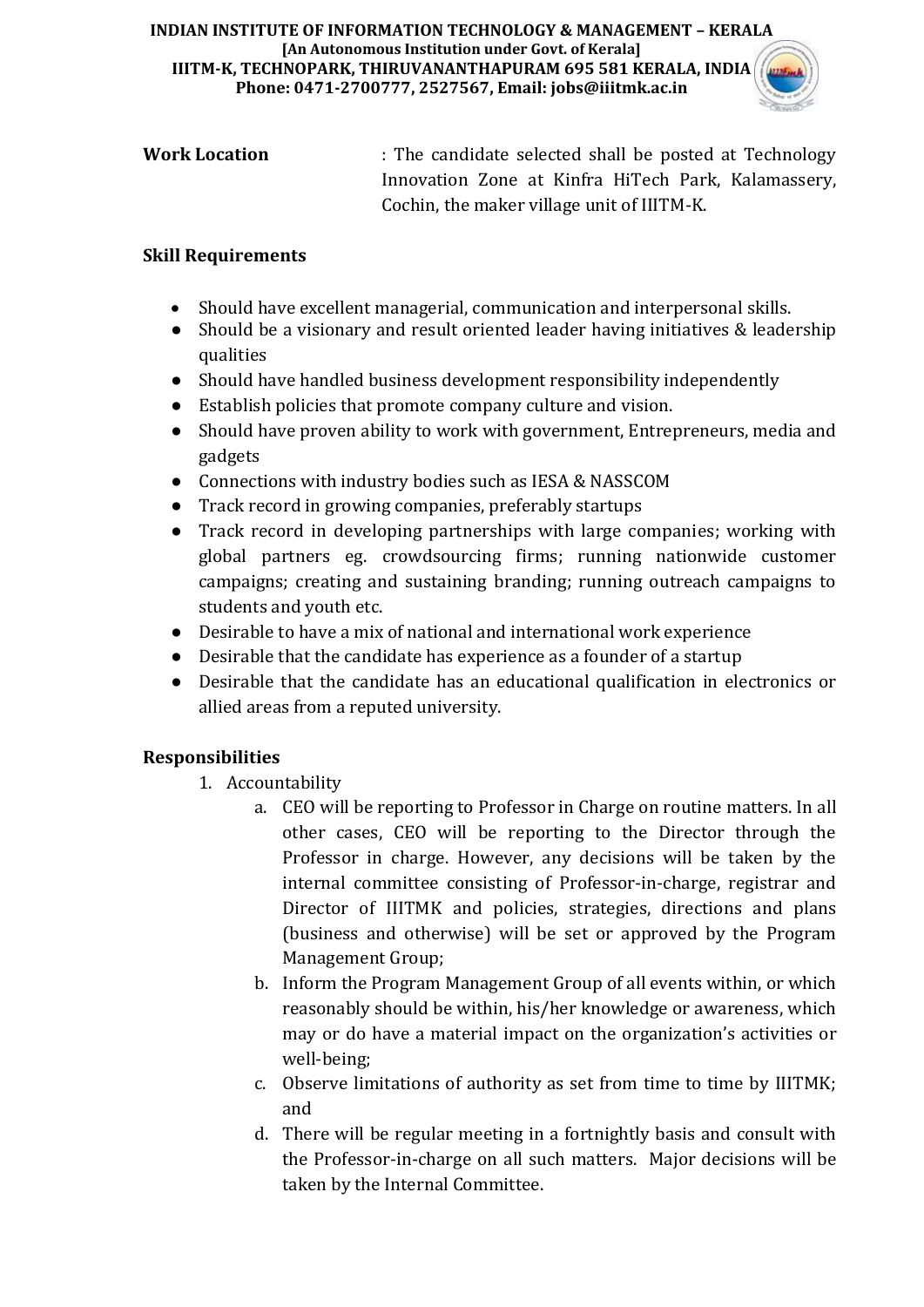#### **INDIAN INSTITUTE OF INFORMATION TECHNOLOGY & MANAGEMENT – KERALA [An Autonomous Institution under Govt. of Kerala] IIITM-K, TECHNOPARK, THIRUVANANTHAPURAM 695 581 KERALA, INDIA Phone: 0471-2700777, 2527567, Email: jobs@iiitmk.ac.in**



# 2. Leadership

- a. Provide a strong, clear leadership to the organization;
- b. ensure the organization's code of conduct/values is a living document, regularly updated, monitored and communicated with ongoing training provided;
- c. Provide internal leadership direction, goals and energy to the organization's personnel;
- d. Create and sustain a culture of innovation and enablement, underpinned by and expressing the values and philosophy of the organization;
- e. Monitor and interpret the external environment in order to continually position the organization in its markets to best advantage;
- f. Maintain awareness of political, governmental, business and industry components of the external environment, on a local, national and international level;
- g. Participate in appropriate business and professional associations, networks and activities relevant to the organization's interests;
- h. Ensure relationship building with external stakeholders.
- i. Setting up, maintaining and reviewing organizational structure, systems, policies, processes and procedures, in order to guide, support, inform, service and monitor the prime functions of the organization;
- j. Ensuring legal, ethical and professional practices and boundaries consistent with the organization's code of conduct/values are adhered to;
- k. Ensuring financial activities are managed within agreed budgets and informing the board in a timely manner should the CEO become aware of any material adverse movements to the budget;
- l. Ensuring effective and efficient functioning of the organization and all its operating divisions.
- m. Monitoring the progress of startups on a continued basis with a formal review to be organized every 6 months.
- n. Ensuring financial sustainability of operations and compliance with all the funding regulations.
- o. Ensuring regulatory compliance with state and central government rules.
- 3. Integrity
	- a. Consistent with the IIITMK's code of conduct/values;
	- b. In such a manner so as not to bring the organization into disrepute or disrespect.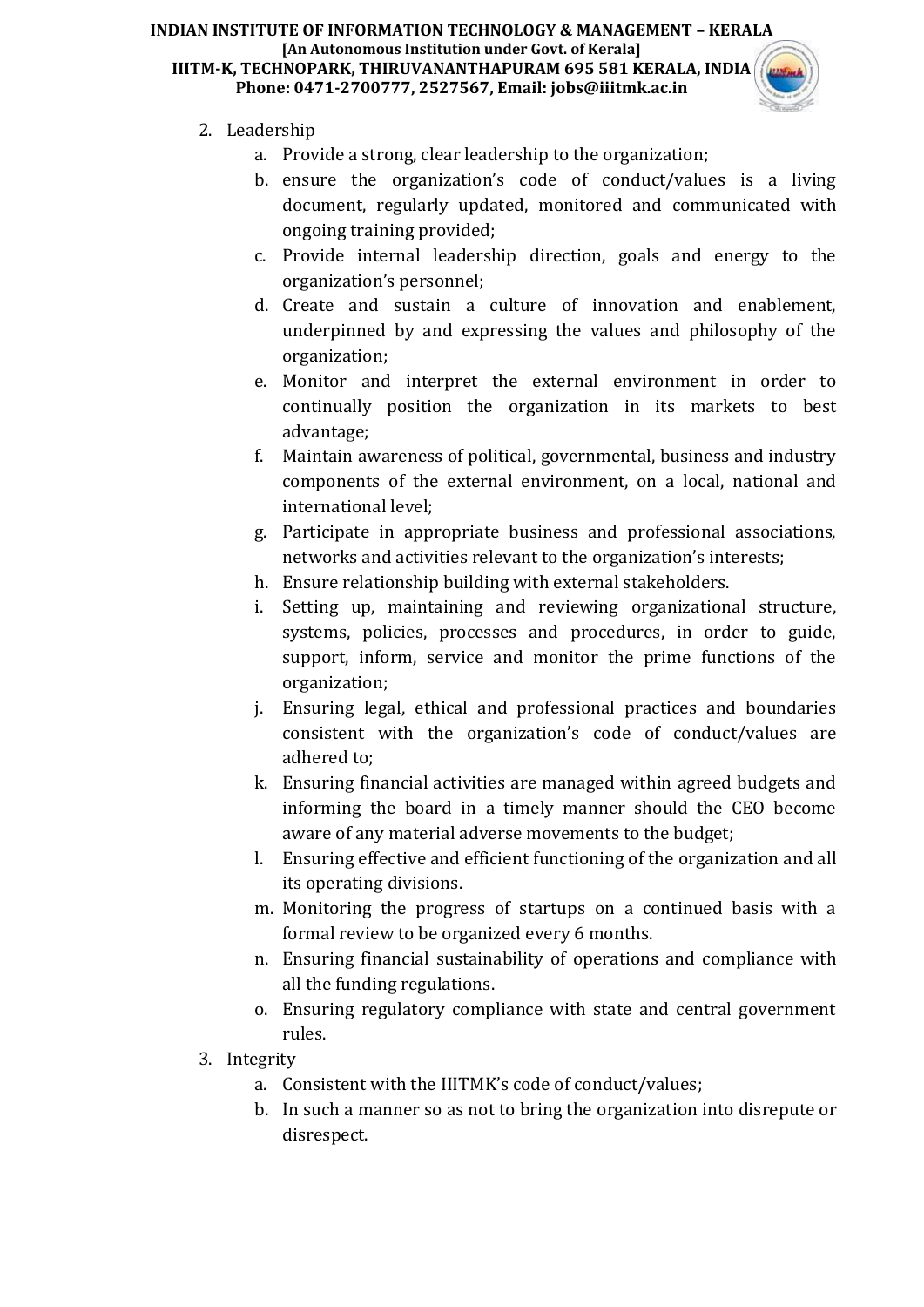| 2. Designation       | : Chief Operating Officer                                                                                                                                                                                                                                                                                                                            |
|----------------------|------------------------------------------------------------------------------------------------------------------------------------------------------------------------------------------------------------------------------------------------------------------------------------------------------------------------------------------------------|
| <b>Job Code No.</b>  | :ESDM/122020/0063/002                                                                                                                                                                                                                                                                                                                                |
|                      | Educational Qualification : Post-Graduation in Management (MBA/PGDBM/PGDM-<br>Full<br>Time) from<br>a recognized University/Institute<br>preferably with an electronics engineering background or<br>allied areas at the undergraduate/graduate level<br><b>OR</b>                                                                                   |
|                      | : An Engineering graduate with Ph. D from a recognized<br>University/Institute related to Electronics/Design/IT or<br>allied areas having research work and exposure in<br>Entrepreneurship/business development                                                                                                                                     |
| <b>Experience</b>    | t,<br>For MBA/PGDBM/PGDM holders: You have 8-10 years'<br>$\bullet$<br>experience in a senior managerial position working in<br>reputed organizations or startups.<br>For PhD holders: You have at least 5 years of post-PhD<br>experience working on a commercial project or<br>management organization or work from a recognized<br>University/Lab |
| <b>Remuneration</b>  | : Consolidated emoluments of Rs.1,00,000/- (Rupees One<br>Lakh Only) per month. TDS applicable will be deducted<br>as per norms.                                                                                                                                                                                                                     |
| Age                  | : Not above 42 years as on 30.04.2021.<br>Age limit can be relaxed in highly deserving cases.                                                                                                                                                                                                                                                        |
| <b>Work Location</b> | : The candidate selected shall be posted at Technology<br>Innovation Zone at Kinfra HiTech Park, Kalamassery,<br>Cochin, the maker village unit of IIITM-K.                                                                                                                                                                                          |

## **Skill Requirements**

- Should have excellent communication skills.
- Should be able to understand operational issues in managing electronics labs, equipment purchase, and asset management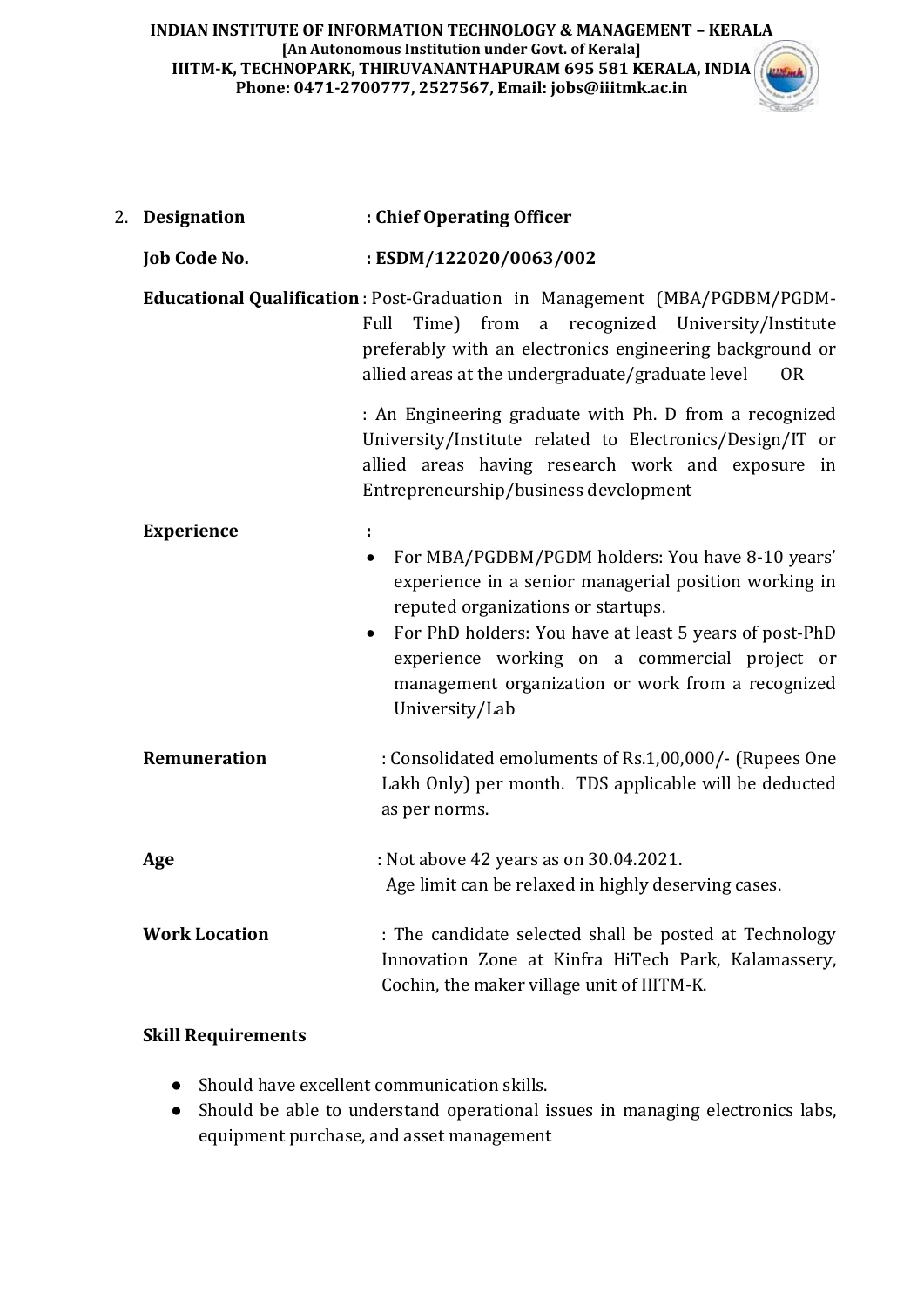# **INDIAN INSTITUTE OF INFORMATION TECHNOLOGY & MANAGEMENT – KERALA [An Autonomous Institution under Govt. of Kerala]**

**IIITM-K, TECHNOPARK, THIRUVANANTHAPURAM 695 581 KERALA, INDIA Phone: 0471-2700777, 2527567, Email: jobs@iiitmk.ac.in**



- Should have a clear understanding of operational issues in managing projects and managing people
- Should have proven ability to work with government, young people, media and gadgets
- Connections and active engagement with national and international funding agencies
- Track record in working with startups or on multidisciplinary projects
- Track record in writing grants and/or technical articles.
- Desirable that the candidate has an educational qualification in electronics or allied areas from a reputed university.
- Desirable experience of working in multiple countries and on multiple projects
- Design and implement business strategies, plans and procedures.
- Oversee daily operations and the work of executives in IT, gadget designs, Marketing, Finance etc.

# **Responsibilities**

- 1. Design and implement business strategies, plans and procedures
- 2. Set comprehensive goals for performance and growth
- 3. Establish policies that promote company culture and vision
- 4. Oversee daily operations of the company and the work of executives (IT, Electronic Designs, Marketing, Sales, Finance etc.)
- 5. Lead employees to encourage maximum performance and dedication
- 6. Evaluate performance by analyzing and interpreting data and metrics
- 7. Write and submit reports to the CEO in all matters of importance
- 8. Assist CEO in fundraising ventures
- 9. Participate in expansion activities (investments, acquisitions, corporate alliances etc.)
- 10. Manage relationships with partners/vendors
- 11. Be the main liaison officer between IIITM-K and with finance department and Maker village.
- 12. Report to the CEO and professor-in-charge Maker Village on all operational issues facing Maker Village.
- 13. Assist CEO in organizing review meetings of the startups
- 14. Take the lead role in the preparation of grant applications for funding.
- 15. Attend weekly progress meetings and be the secretary to these meetings.

# **How to Apply:**

Applications shall be submitted **on-line before 4pm latest by 8th January, 2021.** The application can be had from [www.iiitmk.ac.in/careers.](http://www.iiitmk.ac.in/careers) Applications received thereafter shall not be entertained. The interview of shortlisted candidates will be held at IIITM-K, Technopark, Karyavattom PO, Trivandrum. The candidates must bring all original certificates/testimonials at the time of interview. The date and time of the interview will be intimated on mobile/email. The candidates are, therefore, advised to check their email regularly after the last date of receipt of application.